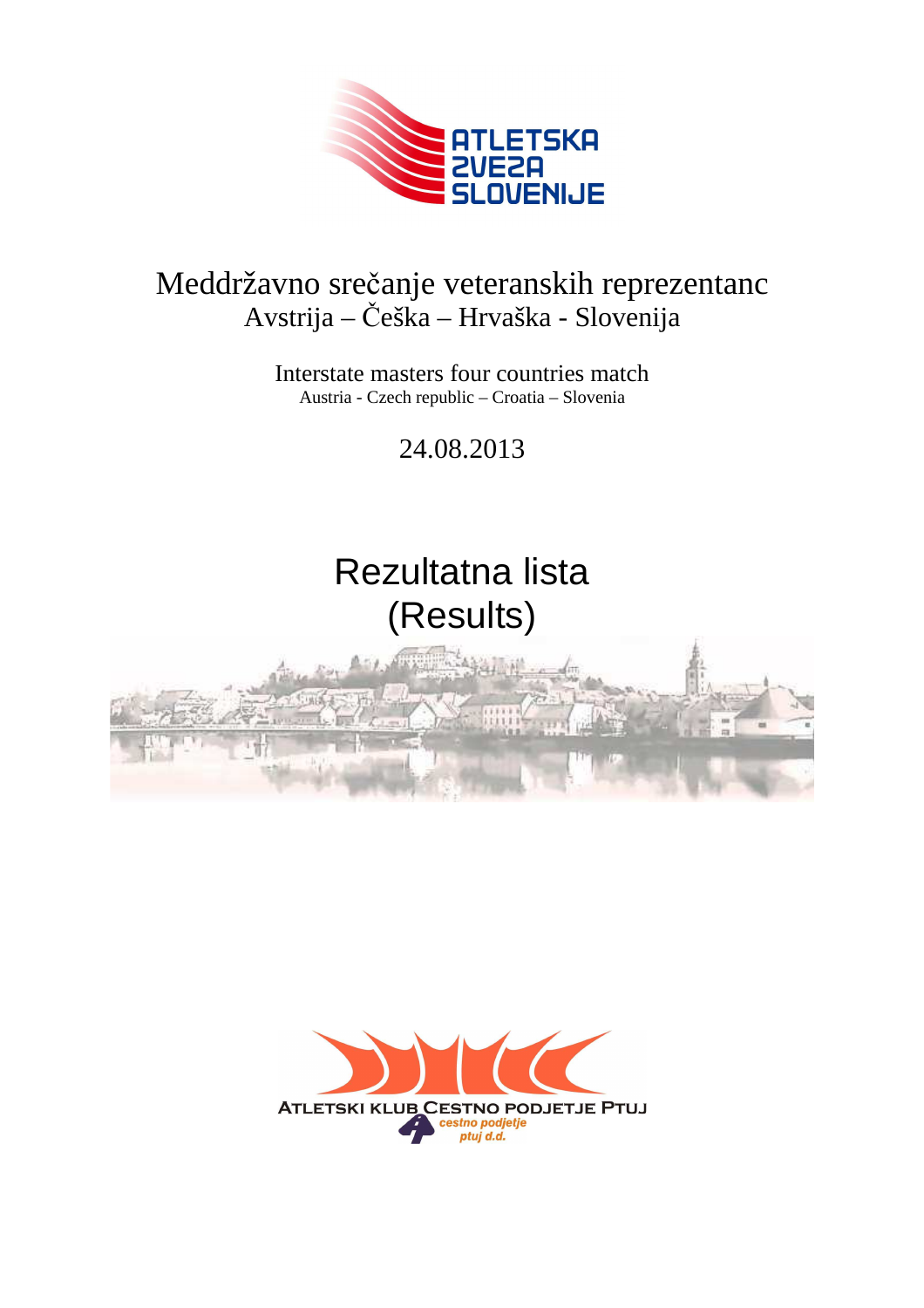

# **ORGANIZACIJSKI ODBOR**

**Vodja tekmovanja:** Miki Prstec

Pomočnik vodje tekmovanja: Gorazd Rajher **Gorazd Rajher Gorazd Rajher** 

**Predsednik: dr. Aleksander Lorenčič** 

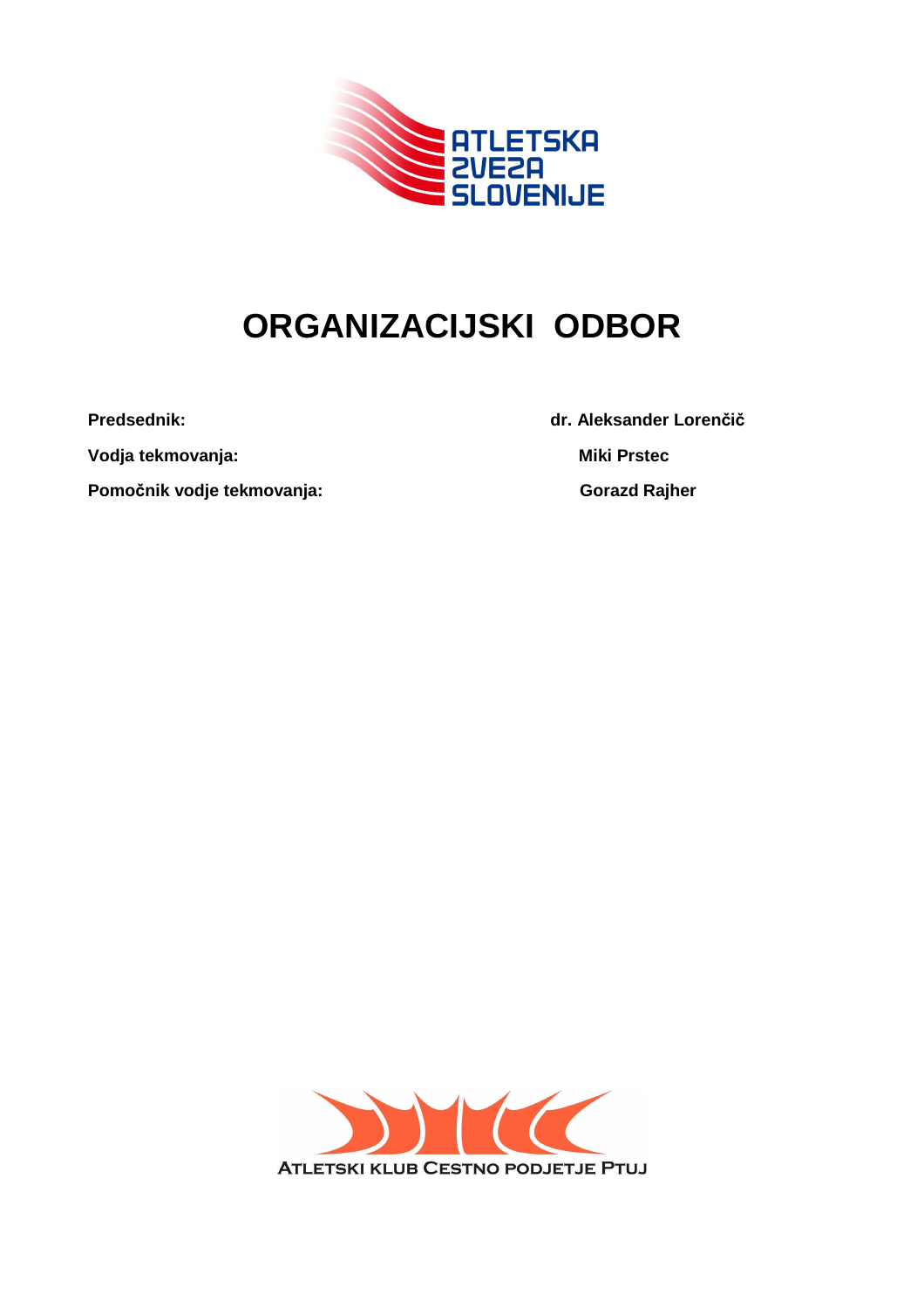

## **VODSTVO TEKMOVANJA**

**Vodja tekmovanja:** Miki Prstec

Vodja tehnične službe: Gorazd Rajher **Gorazd Rajher Gorazd Rajher** 

**Vodja prijavnice:** Nuša Turk **Nuša Turk Nuša Turk** 

**Meritve časov in obdelava podatkov:** Sodniški zbor AK CP Ptuj

Vodja sodniške službe: Mitja Horvat

**Vodja sodnikov na cilju:** Aleš Bezjak Vodja sodnikov za daljino in troskok: Rok Panikvar **Vodja sodnikov za disk, kladivo: Slobodan Siračevski Vodja sodnikov za skok s palico: Aleš Bezjak Vodja sodnikov za kroglo in giro: Dejan Dokl Vodja sodnikov za kopje: Dušan Koren Vodja obdelave podatkov: Vodja zdravstvene službe: Marina Jelen** 

Pritožbena komisija: Wiki Prstec **Miki Prstec** 

**Vodja tajništva:** Barbara Kmetec **Barbara Kmetec** 

 **Merjenje časov : Elektronska meritev** 

**Jurij Novak Gorazd Rajher Marko Božiček Mitja Horvat** 

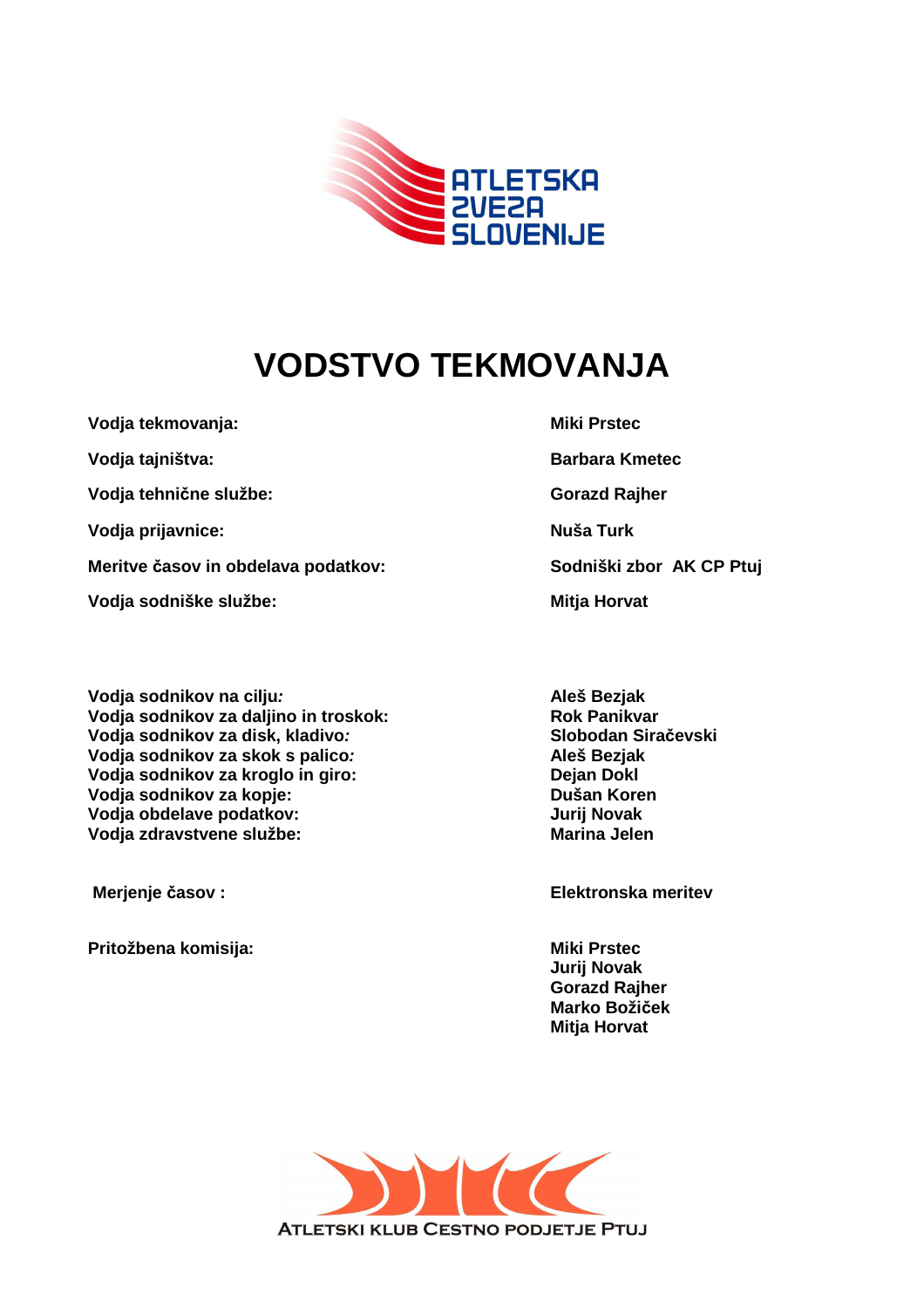

#### **URNIK TEKMOVANJA – MITING PTUJ 2013 ( Timetable )**

| 13:30 |                              |                  | Tehnični sestanek za vodje ekip (Tehnical meeting) |                |                  |
|-------|------------------------------|------------------|----------------------------------------------------|----------------|------------------|
| 14:45 | Otvoritev (Opening ceremony) |                  |                                                    |                |                  |
| 15:00 | Krogla Ž                     | <b>Kladivo M</b> | Daljina M                                          | Palica Ž       |                  |
|       | (Shot put W)                 | (Hammer<br>M)    | (Long jump M)                                      | (Pole Vault W) |                  |
| 16:00 | <b>Krogla M</b>              | Kladivo Ž        | Daljina Ž                                          | Palica M       |                  |
|       | (Shot Put M)                 | (Hammer<br>Ž)    | (Long jump W)                                      | (Pole Vault M) |                  |
| 17:00 | 100m Ž (W)                   | Disk Ž           | <b>Toskok M</b><br>Kopje M                         | Višina Ž       | Gira M           |
|       |                              | (Discus W)       | (Javelin M) (Triple Jump M)                        | (High jump W)  | (Weight throw M) |
| 17:10 | 100m M                       |                  |                                                    |                |                  |
| 17:30 | 400 $m \Sigma$ (W)           |                  |                                                    |                |                  |
| 17:40 | 400m M                       |                  |                                                    |                |                  |
| 18:00 | 1500 m Ž (W)                 | Disk M           | Kopje Ž Troskok Ž                                  | Višina M       | Gira Ž           |
|       |                              | (Discus M)       | (Javelin W) (Triple Jump W)                        | (High jump M)  | (Weight throw Ž) |
| 18:15 | 1500m M                      |                  |                                                    |                |                  |

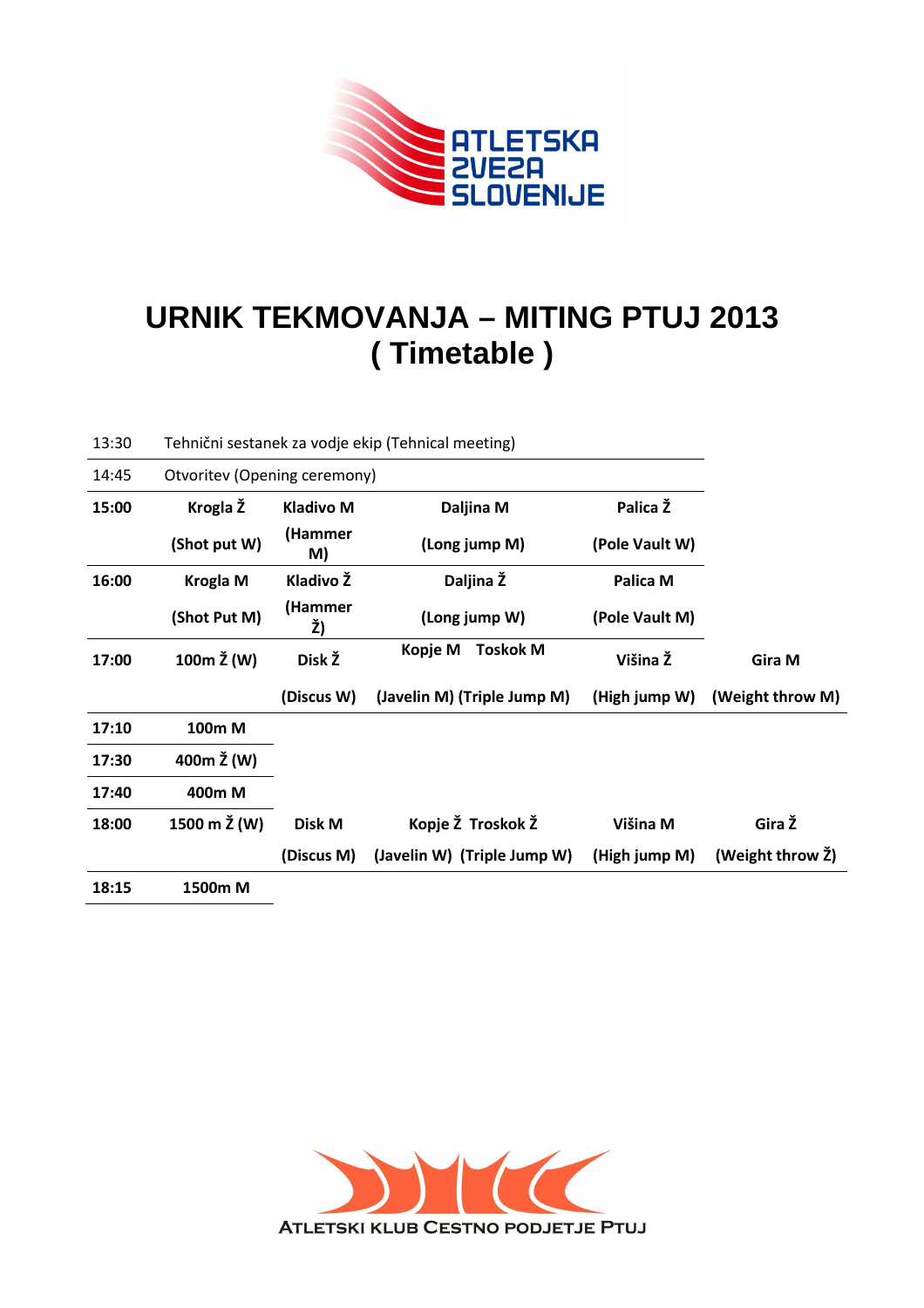

### **REZULTATNA LISTA (Results)**

|      |                         |               | 24.8.2013 |        | 15:00 Shot Put - W |            |                   |                |  |
|------|-------------------------|---------------|-----------|--------|--------------------|------------|-------------------|----------------|--|
| Rank | Surname and Name        | Date of Birth | Years     | Weight | Nation             | Result     | Age-graded result | Points         |  |
| 1.   | KLIMEŠOVA Jarmila       | 5.11.1947     | 65 y      | 3kg    | <b>CZE</b>         | 9,56       | 17,92             | 8              |  |
| 2.   | ALGNER-GILLISSEN Melita | 5.12.1961     | 51y       | 3kg    | AUT                | 11,93      | 16,84             | 7              |  |
| 3.   | SPENDELHOFER Sonja      | 10.5.1967     | 46 y      | 4kg    | AUT                | 12,00      | 16,21             | 6              |  |
| 4.   | ČAD Marjeta             | 21.1.1948     | 65 y      | 3kg    | <b>SLO</b>         | 8,53       | 15,99             | 5              |  |
| 5.   | PETERKOVA Milada        | 18.6.1948     | 65y       | 3kg    | <b>CZE</b>         | 8,47       | 15,88             | 4              |  |
| 6.   | RITLOP Vrbovšek Mojca   | 5.9.1962      | 50y       | 3kg    | <b>SLO</b>         | 10,78      | 14,96             | 3              |  |
| 7.   | SRAGA Marija            | 10.6.1936     | 77 y      | 2kg    | CRO                | 5,49       | 14,31             | $\overline{2}$ |  |
| 8.   | <b>MUSULIN Vesna</b>    | 14.10.1957    | 55 y      | 3kg    | CRO                | 7,80       | 11,85             | $\mathbf{1}$   |  |
| 9.   | *MAIER Marianne         | 25.12.1942    | 70y       | 3kg    | AUT                | 10,22      | 21,69             |                |  |
|      |                         |               |           |        |                    |            |                   |                |  |
|      |                         |               | 24.8.2013 |        | 15:00              | Hammer - M |                   |                |  |
| Rank | Surname and Name        | Date of Birth | Years     | Weight | Nation             | Result     | Age-graded result | Points         |  |

| Rank | Surname and Name        | Date of Birth | Years           | Weight | Nation     | Result | Age-graded result | Points |
|------|-------------------------|---------------|-----------------|--------|------------|--------|-------------------|--------|
| 1.   | VAŠATA Zdenek           | 26.5.1930     | 83y             | 3kg    | <b>CZE</b> | 32,86  | 83,46             | 8      |
| 2.   | <b>BENEK Zdenek</b>     | 8.2.1931      | 82 y            | 3kg    | <b>CZE</b> | 33,08  | 80,45             | 7      |
| 3.   | <b>VIDMAJER Adi</b>     | 7.1.1942      | 71 <sub>V</sub> | 4kg    | <b>SLO</b> | 45,54  | 75,50             | 6      |
| 4.   | GOIČ Dražen             | 23.7.1943     | 70y             | 4kg    | <b>CRO</b> | 44,12  | 71,09             | 5      |
| 5.   | <b>LINDNER Hans</b>     | 3.5.1959      | 54 y            | 6kg    | AUT        | 54,52  | 69,25             | 4      |
| 6.   | <b>VIERTBAUER Heimo</b> | 6.11.1943     | 69 y            | 5kg    | <b>AUT</b> | 38,48  | 67,94             | 3      |
| 7.   | VAJDIČ Alojz            | 13.11.1940    | 72 y            | 4kg    | <b>SLO</b> | 38,68  | 66,03             | 2      |
| 8.   | SRAGA Mladen            | 28.9.1964     | 48 y            | 7,26kg | <b>CRO</b> | 31,24  | 39,29             | 1      |
| 9.   | *PIRNAT Jože            | 21.6.1970     | 43y             | 7,26kg | <b>SLO</b> | 43,12  | 49,17             |        |
|      |                         |               |                 |        |            |        |                   |        |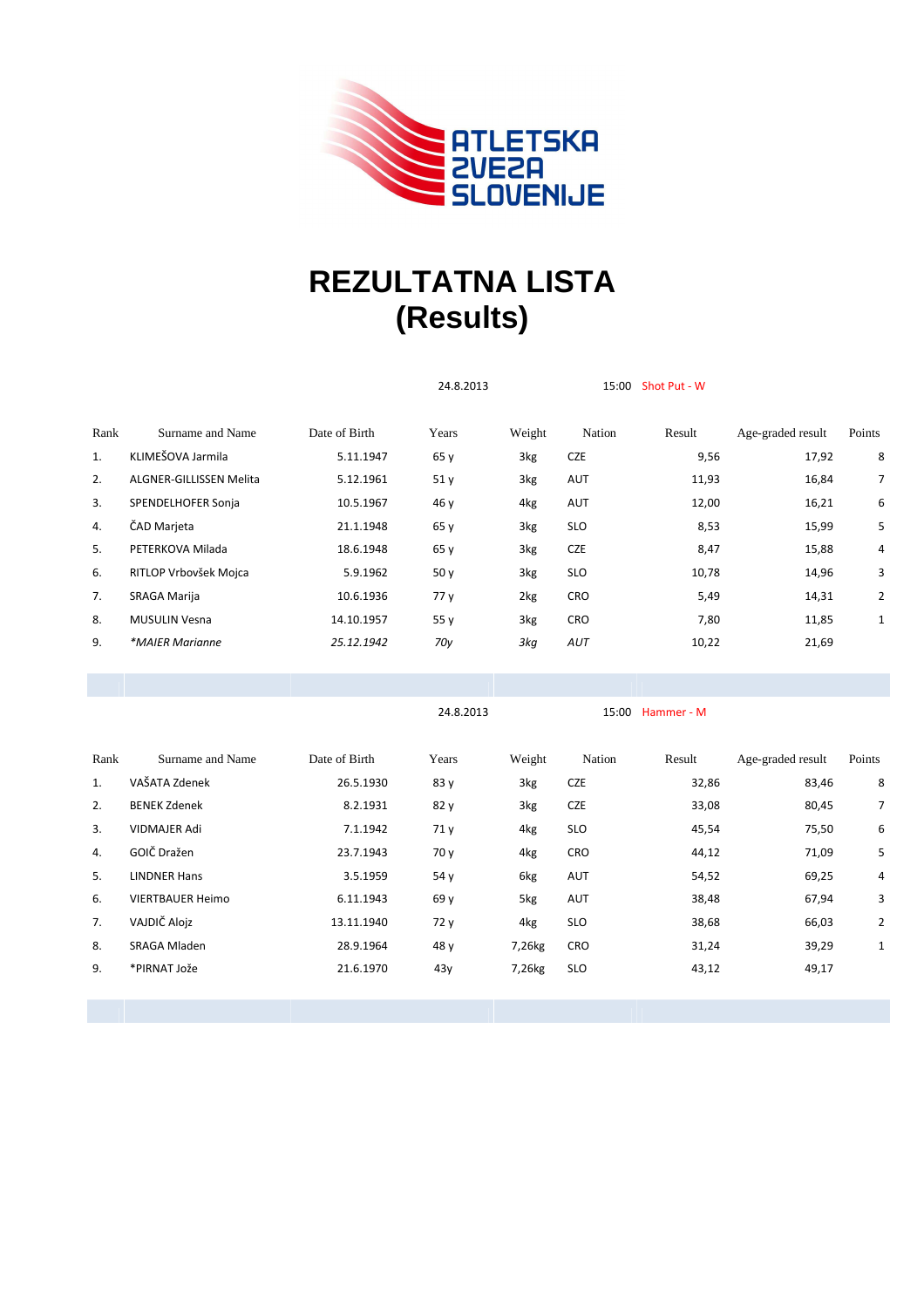24.8.2013 15:00 Long jump - M

| Rank | Surname and Name       | Date of Birth | Years | Nation     | Result | Age-graded result | Points         |
|------|------------------------|---------------|-------|------------|--------|-------------------|----------------|
| 1.   | HIMELRAJH Božo         | 20.10.1962    | 50y   | <b>SLO</b> | 601    | 7,54              | 8              |
| 2.   | ŠIMŠIČ Milosav         | 24.5.1960     | 53 y  | <b>SLO</b> | 574    | 7,49              | $\overline{7}$ |
| 3.   | <b>JUNGER Vladimir</b> | 23.12.1950    | 63y   | <b>CRO</b> | 483    | 7,29              | 6              |
| 4.   | RUBEŠ Jan              | 29.12.1942    | 70 y  | <b>CZE</b> | 427    | 7,23              | 5              |
| 5.   | <b>STEINER Dietmar</b> | 24.1.1944     | 69 y  | <b>AUT</b> | 434    | 7,22              | 4              |
| 6.   | <b>HOLLAUF Franz</b>   | 13.9.1961     | 51y   | AUT        | 549    | 6,98              | 3              |
| 7.   | VONAŠEK Josef          | 16.7.1937     | 76 y  | <b>CZE</b> | 362    | 6,84              | $\overline{2}$ |
| 8.   | POZNANOVIČ Branislav   | 12.5.1946     | 67y   | <b>CRO</b> | 371    | 5,97              | 1              |
| 9.   | *ZETIĆ Berislav        | 12.9.1961     | 51 y  | <b>CRO</b> | 554    | 7,04              |                |
| 10.  | *PUKŠAR Ivan           | 29.4.1957     | 56 y  | <b>CRO</b> | 419    | 5,70              |                |
|      |                        |               |       |            |        |                   |                |

24.8.2013 15:00 Pole Vault -W

| Rank | Surname and Name       | Date of Birth | Years           | Nation     | Result | Age-graded result | Points         |
|------|------------------------|---------------|-----------------|------------|--------|-------------------|----------------|
|      | PEČEK Ana              | 13.3.1968     | 45y             | <b>SLO</b> | 255    | 329               | 8              |
|      | <b>OBERMAYR Marion</b> | 29.10.1977    | 35y             | AUT        | 270    | 296               | $\overline{7}$ |
| 3.   | <b>PREMM Sybille</b>   | 16.12.1975    | 37 <sub>V</sub> | <b>AUT</b> | 255    | 289               | 6              |
| 4.   | SVITAKOVA Alena        | 13.5.1966     | 47y             | <b>CZE</b> | 180    | 241               | 5              |
| 5.   | PIRNAT Erika           | 5.5.1976      | 37 <sub>V</sub> | <b>SLO</b> | 180    | 204               | 4              |
| 6.   | ČAPKOVA Jana           | 24.3.1974     | 39y             | <b>CZE</b> | NN     | <b>NN</b>         | 0              |

24.8.2013 16:00 Shot put - M

| Rank | Surname and Name         | Date of Birth | Years | Weight | Nation     | Result | Age-graded result | Points         |
|------|--------------------------|---------------|-------|--------|------------|--------|-------------------|----------------|
| 1.   | <b>REIDINGER Walter</b>  | 10.4.1925     | 88 y  | 3kg    | AUT        | 8,71   | 22,01             | 8              |
| 2.   | <b>TURK Nikola</b>       | 27.3.1929     | 84 y  | 3kg    | <b>CRO</b> | 9,26   | 19,35             | $\overline{7}$ |
| 3.   | <b>RECHKA Bedrich</b>    | 16.12.1950    | 62y   | 5kg    | <b>CZE</b> | 12,97  | 17,43             | 6              |
| 4.   | <b>DEVETAK Marjan</b>    | 10.11.1946    | 66 y  | 5kg    | <b>SLO</b> | 10,95  | 16,65             | 5              |
| 5.   | <b>STAMPFL Engelbert</b> | 28.12.1959    | 53y   | 6kg    | AUT        | 13,55  | 16,53             | 4              |
| 6.   | <b>VRABEL Jiri</b>       | 7.9.1964      | 48 y  | 7,26kg | <b>CZE</b> | 13,85  | 16,41             | 3              |
| 7.   | <b>LUDVIG Damir</b>      | 9.1.1961      | 52y   | 6kg    | <b>CRO</b> | 13,05  | 15,59             | 2              |
| 8.   | URŠIČ Jože               | 11.12.1939    | 73 y  | 4kg    | <b>SLO</b> | 10,80  | 15,29             | 1              |
|      |                          |               |       |        |            |        |                   |                |

24.8.2013 16:00 Hammer - W

| Rank             | Surname and Name         | Date of Birth | Years           | Weight | Nation     | Result | Age-graded result | Points         |
|------------------|--------------------------|---------------|-----------------|--------|------------|--------|-------------------|----------------|
|                  | <b>HELFENBEIN Monika</b> | 18.9.1941     | 71 <sub>V</sub> | 3kg    | <b>AUT</b> | 25,84  | 52,00             | 8              |
| $2^{1}$          | ADLEROVA Alexandra       | 20.9.1956     | 56 v            | 3kg    | <b>CZE</b> | 36,97  | 51,84             | 7              |
| 3.               | <b>PUHAR Mira</b>        | 17.5.1938     | 75 y            | 2kg    | <b>SLO</b> | 21,45  | 48,83             | 6              |
| $\overline{4}$ . | <b>EHN Gabi</b>          | 15.1.1958     | 55y             | 3kg    | <b>AUT</b> | 34,91  | 47,98             | 5              |
| .5               | KREBELJ Sabina           | 7.12.1976     | 36y             | 4kg    | <b>SLO</b> | 34,92  | 40,78             | 4              |
| 6.               | <b>KARNIKOVA Hana</b>    | 28.02 1955    | 58 v            | 3kg    | <b>CZE</b> | 26,84  | 39,22             | 3              |
| 7.               | ŠARIČ Sandra             | 14.4.1968     | 45y             | 4kg    | <b>CRO</b> | 22,49  | 34,11             | $\overline{2}$ |
| 8.               | SRAGA Ivana              | 30.9.1966     | 46 y            | 4kg    | <b>CRO</b> | 19.37  | 30,38             | 1              |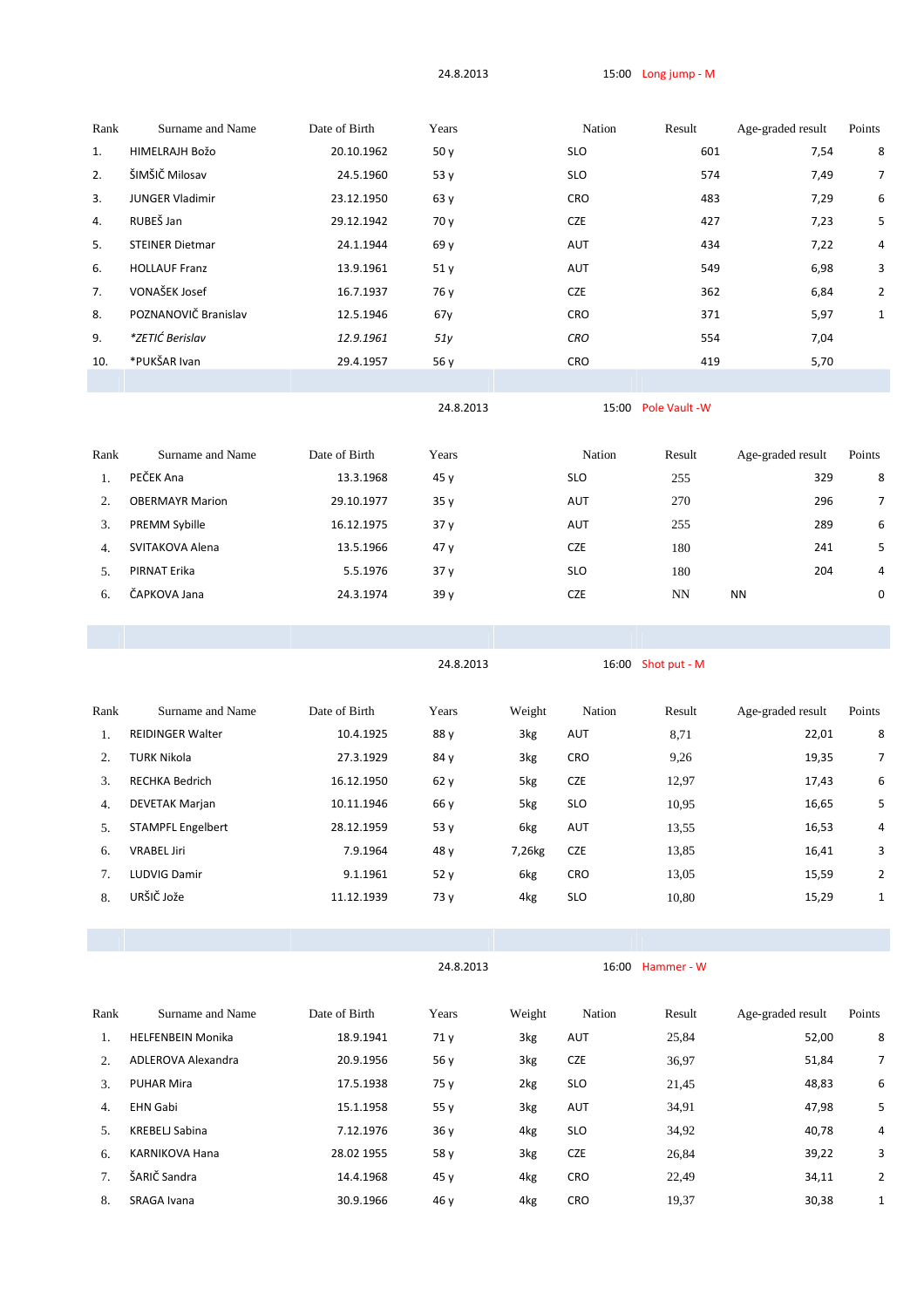24.8.2013 16:00 Long jump - W

| Rank | Surname and Name         | Date of Birth | Years | Nation     | Result    | Age-graded result | Points         |
|------|--------------------------|---------------|-------|------------|-----------|-------------------|----------------|
|      | <b>SCHADEN Renate</b>    | 17.2.1939     | 74 y  | AUT        | 302       | 5,71              | 8              |
| 2.   | <b>WLADIKA Jaqueline</b> | 5.9.1944      | 68 y  | AUT        | 329       | 5,52              | 7              |
| 3.   | PUMPRLOVA Zuzana         | 20.10.1960    | 52y   | <b>CZE</b> | 420       | 5,43              | 6              |
| 4.   | SUKOVA Ludmila           | 17.10.1944    | 68 y  | <b>CZE</b> | 323       | 5,42              | 5              |
| 5.   | GRAIĆ Branka             | 27.7.1956     | 57 y  | <b>CRO</b> | 365       | 5,08              | 4              |
| 6.   | KOROŠAK Hedvika          | 24.5.1970     | 43y   | <b>SLO</b> | 443       | 5,07              | 3              |
|      | CIGANOVIĆ Dragana        | 31.12.1977    | 35y   | <b>CRO</b> | 475       | 4,93              | $\overline{2}$ |
| 8.   | GUČEK ZAKOŠEK Margareta  | 21.8.1970     | 43y   | <b>SLO</b> | 427       | 4,89              | 1              |
| 9.   | *VIERTBAUER Herta        | 15.9.1945     | 67 y  | AUT        | <b>NN</b> | <b>NN</b>         |                |
|      |                          |               |       |            |           |                   |                |

24.8.2013 16:00 Pole vault - M

| Rank | Surname and Name        | Date of Birth | Years | Nation     | Result | Age-graded result | Points         |
|------|-------------------------|---------------|-------|------------|--------|-------------------|----------------|
| 1.   | <b>HADINGER Antonin</b> | 16.12.1951    | 61y   | <b>CZE</b> | 360    | 541               | 8              |
| 2.   | <b>STRNAD Ivo</b>       | 31.3.1951     | 62y   | <b>CZE</b> | 330    | 505               | 7              |
| 3.   | DIMITRIJEVIČ Iztok      | 27.7.1964     | 49 y  | <b>SLO</b> | 390    | 486               | 6              |
| 4.   | <b>ANDRECS Hermann</b>  | 21.2.1931     | 82 y  | <b>AUT</b> | 195    | 459               | 5              |
| 5.   | VRBANC Željko           | 8.1.1957      | 56 y  | <b>CRO</b> | 315    | 436               | 4              |
| 6.   | <b>HANA Alex</b>        | 16.1.1966     | 47y   | <b>AUT</b> | 345    | 418               | 3              |
| 7.   | <b>BIZJAK Mirko</b>     | 29.4.1950     | 63y   | <b>SLO</b> | 225    | 350               | $\overline{2}$ |
|      | *KIEM Walter            | 5.1.1961      | 52 y  | AUT        | 390    | 508               |                |
|      | *GRIL Damjan            | 4.8.1964      | 49y   | <b>SLO</b> | 300    | 374               |                |
|      |                         |               |       |            |        |                   |                |

24.8.2013 17:00 100m - W

| Rank | Surname and Name        | Date of Birth | Years | Nation     | Result | Age-graded result | Points         |
|------|-------------------------|---------------|-------|------------|--------|-------------------|----------------|
| 1.   | <b>MAIER Marianne</b>   | 25.12.1942    | 70 y  | AUT        | 16,05  | 11,36             | 8              |
| 2.   | FRABŠOVA Jana           | 5.7.1964      | 49 y  | <b>CZE</b> | 14,00  | 12,10             | 7              |
| 3.   | GRAIČ Branka            | 27.7.1956     | 57y   | <b>CRO</b> | 15.58  | 12,42             | 6              |
| 4.   | ZAPALOVA Erika          | 30.9.1966     | 46 y  | <b>CZE</b> | 14,18  | 12,66             | 5              |
| 5.   | <b>NOVOSEL Renata</b>   | 28.11.1967    | 45y   | <b>CRO</b> | 14,08  | 12,70             | 4              |
| 6.   | <b>BLATNIK Zvonka</b>   | 19.3.1961     | 52y   | <b>SLO</b> | 15,71  | 13,17             | 3              |
| 7.   | GUČEK Zakošek Margareta | 21.8.1970     | 43y   | <b>SLO</b> | 14,43  | 13,32             | $\overline{2}$ |
| 8.   | <b>PREMM Sybille</b>    | 16.12.1975    | 37y   | AUT        | 13,53  | 13,39             | 1              |
| 9.   | *KOCUVAN Branka         | 7.2.1953      | 60 y  | <b>SLO</b> | 18,16  | 14,06             |                |
|      |                         |               |       |            |        |                   |                |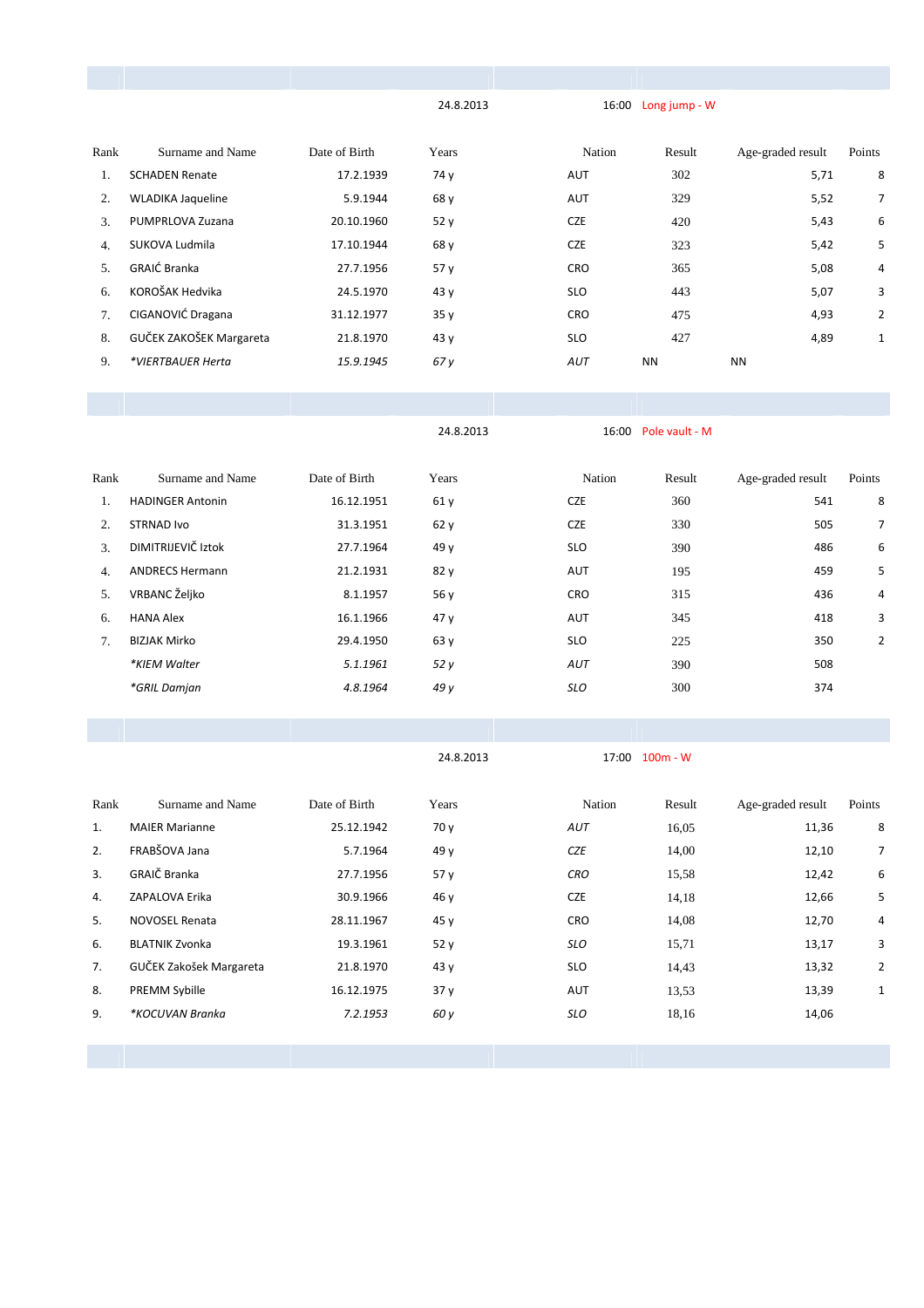24.8.2013 17:00 Discus - W

| Rank | Surname and Name       | Date of Birth | Years | Weight | Nation     | Result | Age-graded result | Points |
|------|------------------------|---------------|-------|--------|------------|--------|-------------------|--------|
| 1.   | SPENDLHOFER Sonja      | 10.5.1967     | 46 y  | 1kg    | <b>AUT</b> | 43,37  | 52,85             | 8      |
| 2.   | <b>KARNIKOVA Hana</b>  | 28.2.1955     | 58 y  | 1kg    | <b>CZE</b> | 27,73  | 42,29             | 7      |
| 3.   | SPOTAKOVA Ludmila      | 4.9.1950      | 62y   | 1kg    | <b>CZE</b> | 24,56  | 40,89             | 6      |
| 4.   | <b>PLAMMER Sabrina</b> | 14.7.1954     | 59 y  | 1kg    | <b>AUT</b> | 22,98  | 35,8              | 5      |
| 5.   | PIRNAT Erika           | 5.5.1976      | 37y   | 1kg    | <b>SLO</b> | 33,79  | 35,78             | 4      |
| 6.   | RITLOP Vrbovšek Mojca  | 5.9.1962      | 50y   | 1kg    | <b>SLO</b> | 22,60  | 29,51             | 3      |
| 7.   | ŠARIČ Sandra           | 14.4.1968     | 45 y  | 1kg    | <b>CRO</b> | 22,85  | 27,38             | 2      |
| 8.   | <b>MUSULIN Vesna</b>   | 14.10.1957    | 55y   | 1kg    | <b>CRO</b> | 18,16  | 26,08             | 1      |
| 9.   | *PETERKOVA Milada      | 18.6.1948     | 65 y  | 1kg    | <b>CZE</b> | 22,17  | 39,63             |        |
|      |                        |               |       |        |            |        |                   |        |

|      |                      |               | 24.8.2013 |                  | 17:00 Javelin - M |        |                   |                |  |
|------|----------------------|---------------|-----------|------------------|-------------------|--------|-------------------|----------------|--|
| Rank | Surname and Name     | Date of Birth | Years     | Weight           | Nation            | Result | Age-graded result | Points         |  |
| 1.   | <b>JILEK Pavel</b>   | 6.1.1929      | 84 y      | 400 <sub>g</sub> | <b>CZE</b>        | 28,81  | 71,53             | 8              |  |
| 2.   | <b>TERŠEK Robert</b> | 1.7.1970      | 43y       | 800g             | <b>SLO</b>        | 60,29  | 71,52             | 7              |  |
| 3.   | <b>SLUGA Marko</b>   | 22.7.1935     | 78 y      | 400g             | <b>SLO</b>        | 31,53  | 69,68             | 6              |  |
| 4.   | HöGLER Gregor        | 27.6.1972     | 41 y      | 800g             | AUT               | 60,67  | 69,59             | 5              |  |
| 5.   | <b>PILZ Gunter</b>   | 19.3.1945     | 68 y      | 600g             | AUT               | 35,51  | 62,89             | 4              |  |
| 6.   | <b>ERLEBACH Petr</b> | 14.5.1961     | 52y       | 700g             | <b>CZE</b>        | 42,76  | 56,74             | 3              |  |
| 7.   | <b>ZAFIROV Goran</b> | 7.5.1976      | 37y       | 800g             | <b>CRO</b>        | 50,50  | 54,33             | $\overline{2}$ |  |
| 8.   | <b>JAVOREK Goran</b> | 4.9.1974      | 38 y      | 800g             | <b>CRO</b>        | 47,37  | 51,77             | 1              |  |
| 9.   | *KOPITAR Jože        | 11.10.1931    | 81 y      | 400 <sub>a</sub> | SLO               | 28,31  | 60,94             |                |  |

24.8.2013 17:00 Triple jump - M

| Rank | Surname and Name       | Date of Birth | Years | Nation     | Result | Age-graded result | Points         |
|------|------------------------|---------------|-------|------------|--------|-------------------|----------------|
| 1.   | <b>BIBERAUER Klaus</b> | 29.9.1976     | 36y   | <b>AUT</b> | 13,94  | 14,27             | 8              |
| 2.   | VONAŠEK Josef          | 16.7.1937     | 76 y  | <b>CZE</b> | 759    | 14,09             | $\overline{7}$ |
| 3.   | ŠROT Dean              | 7.2.1970      | 43y   | <b>SLO</b> | 12,60  | 14,00             | 6              |
| 4.   | PIPAN Drago            | 21.4.1951     | 62y   | <b>SLO</b> | 935    | 13,52             | 5              |
| 5.   | RUBEŠ Jan              | 29.12.1942    | 70y   | <b>CZE</b> | 816    | 13,51             | 4              |
| 6.   | <b>HOLLAUF Franz</b>   | 13.9.1961     | 51y   | <b>AUT</b> | 1069   | 13,16             | 3              |
|      | ZETIĆ Berislav         | 12.9.1961     | 51y   | <b>CRO</b> | 10,55  | 12,98             | $\overline{2}$ |
| 8.   | VRBANC Željko          | 8.1.1957      | 56y   | <b>CRO</b> | 893    | 11,79             | 1              |
|      |                        |               |       |            |        |                   |                |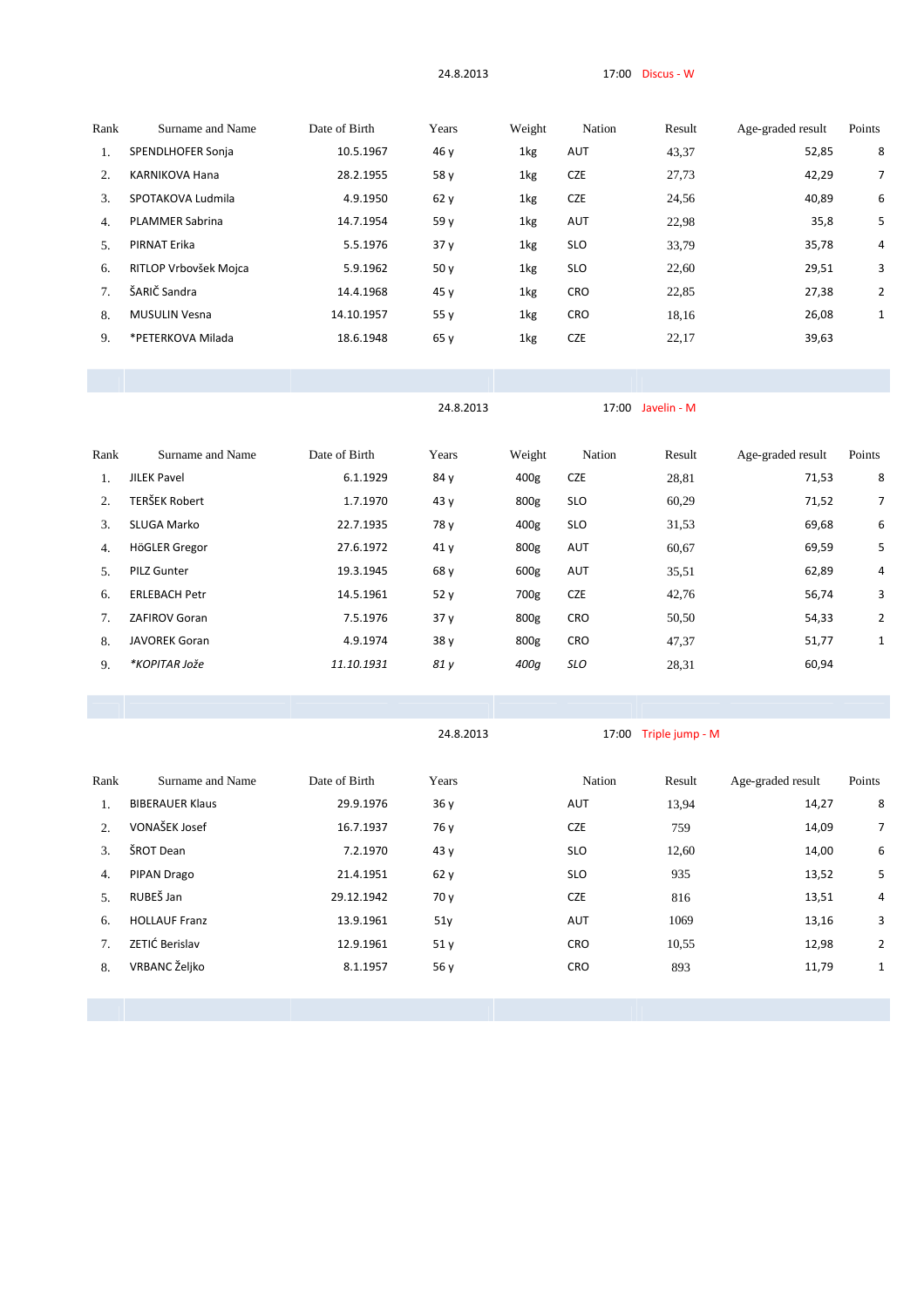24.8.2013 17:00 High jump - W

| Rank | Surname and Name      | Date of Birth | Years | Nation     | Result | Age-graded result | Points         |
|------|-----------------------|---------------|-------|------------|--------|-------------------|----------------|
| 1.   | <b>GOLLNER Monika</b> | 23.10.1974    | 38 y  | <b>AUT</b> | 185    | 199               | 8              |
| 2.   | <b>MAIER Marianne</b> | 25.12.1942    | 70y   | AUT        | 113    | 190               | 7              |
| 3.   | PREZELJ Stanka        | 26.4.1952     | 61y   | <b>SLO</b> | 121    | 176               | 6              |
| 4.   | ČAD Marjeta           | 21.1.1948     | 65y   | <b>SLO</b> | 113    | 175               | 5              |
| 5.   | VLAHINIĆ Irena        | 29.1.1976     | 37y   | <b>CRO</b> | 157    | 167               | $\overline{4}$ |
| 6.   | PUMPRLOVA Zuzana      | 20.10.1960    | 52y   | <b>CZE</b> | 129    | 164               | 3              |
|      | MRČIČ Ana             | 26.10.1967    | 45y   | <b>CRO</b> | 137    | 160               | $\overline{2}$ |
| 8.   | VYKYDALOVA Blanka     | 2.3.1956      | 54y   | <b>CZE</b> | 121    | 159               | 1              |
|      |                       |               |       |            |        |                   |                |

24.8.2013 17:00 Weight throw - M

| Rank | Surname and Name        | Date of Birth | Years | Weight  | Nation     | Result | Age-graded result | Points |
|------|-------------------------|---------------|-------|---------|------------|--------|-------------------|--------|
| 1.   | <b>LINDNER Hans</b>     | 3.5.1959      | 54y   | 11,34kg | AUT        | 19,63  | 23,35             | 8      |
| 2.   | <b>BENEK Zdenek</b>     | 8.2.1931      | 82y   | 5,45kg  | <b>CZE</b> | 13,29  | 22,3              |        |
| 3.   | <b>VIDMAJER Adi</b>     | 7.1.1942      | 71y   | 7,26kg  | <b>SLO</b> | 16,35  | 21,69             | 6      |
| 4.   | GOIĆ Dražen             | 23.7.1943     | 70y   | 7,26kg  | <b>CRO</b> | 16,74  | 21,67             | 5      |
| 5.   | <b>GRYC Miloš</b>       | 7.5.1949      | 64 y  | 9,14kg  | <b>CZE</b> | 17,39  | 21,48             | 4      |
| 6.   | VAJDIČ Alojz            | 13.11.1940    | 72 y  | 7,26kg  | <b>SLO</b> | 13,76  | 18,72             | 3      |
| 7.   | <b>VIERTBAUER Heimo</b> | 6.11.1943     | 69 y  | 9,14kg  | AUT        | 13,13  | 16,35             | 2      |
| 8.   | SRAGA Mladen            | 28.9.1964     | 48 y  | 15,88kg | <b>CRO</b> | 9,46   | 11,6              |        |
| 9.   | * OROŽIM Darko          | 21.10.1958    | 54 y  | 11,34kg | <b>SLO</b> | 15,09  | 17,95             |        |
|      |                         |               |       |         |            |        |                   |        |

24.8.2013 17:10 100m - M

| Rank | Surname and Name      | Date of Birth | Years | Nation     | Result | Age-graded result | Points         |
|------|-----------------------|---------------|-------|------------|--------|-------------------|----------------|
| 1.   | <b>HOHL Franz</b>     | 20.5.1948     | 65y   | AUT        | 13,29  | 10,79             | 8              |
| 2.   | HIMELRAJH Božo        | 20.11.1962    | 50y   | <b>SLO</b> | 12,17  | 10,85             | 7              |
| 3.   | <b>GONAUS Edi</b>     | 5.2.1970      | 43y   | AUT        | 11,64  | 10,88             | 6              |
| 4.   | NIKOLIČ Drago         | 5.5.1951      | 62y   | <b>SLO</b> | 13,34  | 11,03             | 5              |
| 5.   | <b>KABELE Antonin</b> | 16.8.1935     | 78 y  | <b>CZE</b> | 15,81  | 11,23             | 4              |
| 6.   | <b>URBAN Jiri</b>     | 5.2.1955      | 58 y  | <b>CZE</b> | 13,26  | 11,24             | 3              |
| 7.   | ZETIĆ Berislav        | 12.9.1961     | 51y   | <b>CRO</b> | 12,71  | 11,26             | $\overline{2}$ |
| 8.   | <b>NOVAK Nenad</b>    | 14.3.1974     | 39 y  | <b>CRO</b> | 12,15  | 11,68             | $\mathbf{1}$   |
| 9.   | *STEINER Dietmar      | 24.1.1944     | 69 y  | AUT        | 14,35  | 11,38             |                |
| 10.  | *LEDIĆ Kruno          | 14.11.1964    | 48y   | <b>CRO</b> | 13,06  | 11,80             |                |
| 11.  | *POUR Jiri            | 13.11.1970    | 42y   | <b>CZE</b> | 12,73  | 11,99             |                |
| 12.  | *PUKŠAR Ivan          | 29.4.1957     | 56y   | <b>CRO</b> | 14,64  | 12,56             |                |
| 13.  | *POZNANOVIĆ Branislav | 12.5.1946     | 67y   | CRO        | 16,39  | 13,15             |                |
|      |                       |               |       |            |        |                   |                |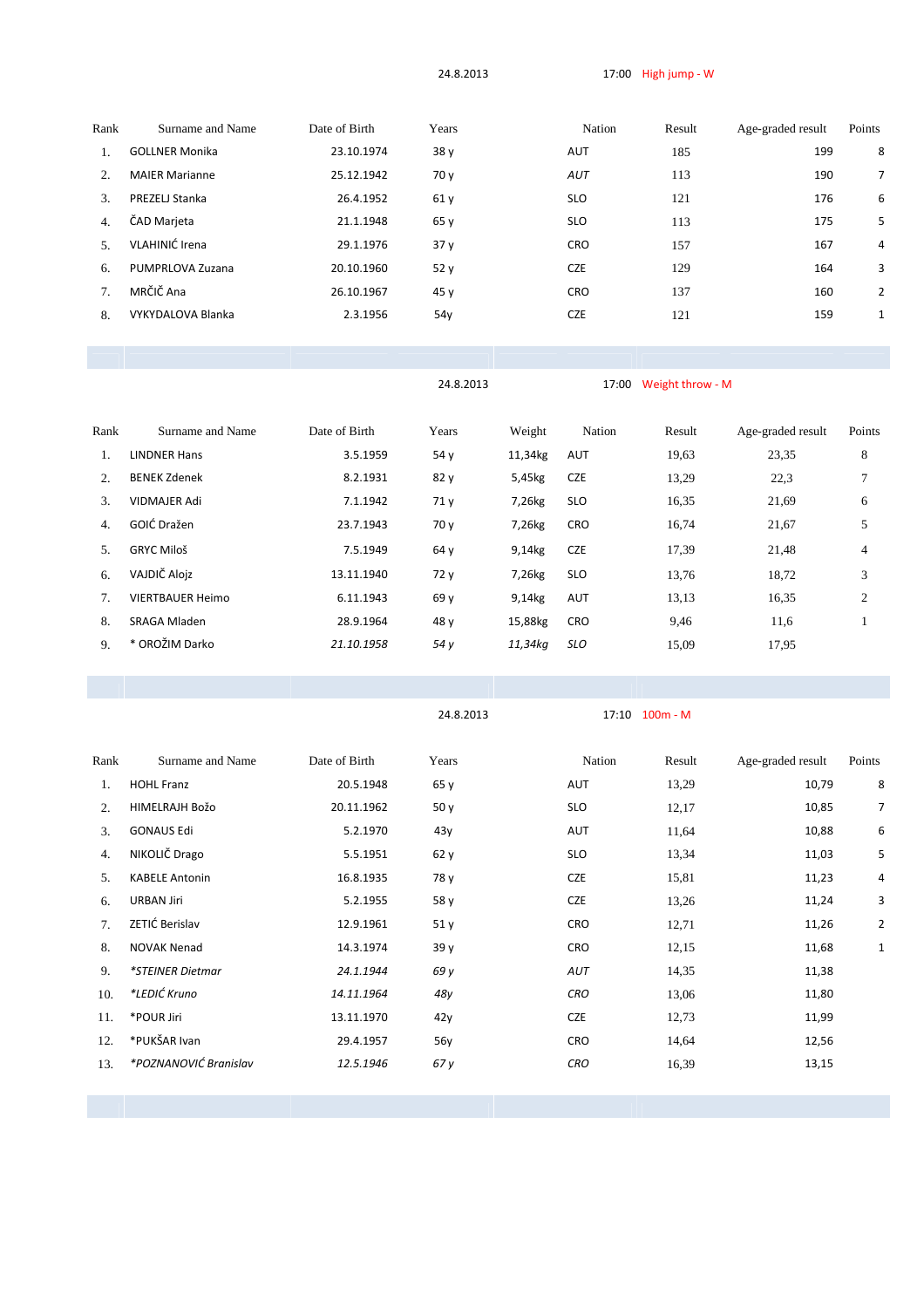24.8.2013 17:30 400m - W

| Rank | Surname and Name             | Date of Birth | Years | Nation     | Result   | Age-graded result | Points         |
|------|------------------------------|---------------|-------|------------|----------|-------------------|----------------|
| 1.   | ZAPALOVA Erika               | 30.9.1966     | 46 y  | <b>CZE</b> | 01:05.75 | 53,01             | 8              |
| 2.   | <b>BLATNIK Zvonka</b>        | 19.03 1961    | 52y   | <b>SLO</b> | 01:11.78 | 57,65             | 7              |
| 3.   | <b>JERMAN Ana</b>            | 23.4.1952     | 61 y  | <b>SLO</b> | 01:19.40 | 58,73             | 6              |
| 4.   | <b>ERCEG Jasmina</b>         | 30.7.1971     | 42y   | <b>CRO</b> | 01:07.25 | 59,72             | 5              |
| 5.   | FRLIĆ Kolovrat Senka         | 28.4.1969     | 44 y  | <b>CRO</b> | 01:09.05 | 01:00.04          | $\overline{4}$ |
| 6.   | <b>ZOLLER Annerose</b>       | 7.4.1965      | 48 y  | AUT        | 01:12,15 | 01:00.25          | 3              |
| 7.   | ROČNAKOVA Miloslava          | 28.2.1945     | 68 y  | <b>CZE</b> | 01:33,31 | 01:03.67          | $\overline{2}$ |
| 8.   | <b>BAUMGARTNER Christina</b> | 26.3.1959     | 54 y  | AUT        | 01:24,02 | 01:06.22          |                |
|      |                              |               |       |            |          |                   |                |

24.8.2013 17:40 400m - M

| Rank | Surname and Name        | Date of Birth | Years           | Nation     | Result   | Age-graded result | Points         |
|------|-------------------------|---------------|-----------------|------------|----------|-------------------|----------------|
| 1.   | NIKOLIČ Drago           | 5.5.1951      | 62y             | <b>SLO</b> | 57,61    | 46,47             | 8              |
| 2.   | GöSCHL Wolfgang         | 27.1.1964     | 49 y            | <b>AUT</b> | 54,30    | 47,67             | $\overline{7}$ |
| 3.   | <b>RANT Miro</b>        | 6.7.1931      | 82y             | <b>SLO</b> | 01:23,44 | 48,03             | 6              |
| 4.   | <b>SEIRINGER August</b> | 20.8.1970     | 43y             | <b>AUT</b> | 53,79    | 49,24             | 5              |
| 5.   | HORVATIĆ Zvonko         | 18.6.1961     | 52y             | <b>CRO</b> | 58,01    | 49,91             | 4              |
| 6.   | POUR Jiri               | 13.11.1970    | 42y             | <b>CZE</b> | 55,98    | 51,61             | 3              |
| 7.   | PERICA Borislav         | 1.1.1960      | 53y             | <b>CRO</b> | 01:02,27 | 53,22             | $\overline{2}$ |
| 8.   | <b>ZEDNIK Jan</b>       | 4.10.1953     | 59y             | <b>CZE</b> | 01:10,49 | 57,94             | $\mathbf{1}$   |
|      | *AMHOFER Siegfried      | 10.8.1968     | 44 <sub>V</sub> | AUT        | 56,04    | 50,93             |                |
|      |                         |               |                 |            |          |                   |                |

24.8.2013 18:00 1500m - W

| Rank | Surname and Name           | Date of Birth | Years | ŠΤ. | Nation     | Result   | Age-graded result | Points |
|------|----------------------------|---------------|-------|-----|------------|----------|-------------------|--------|
| 1.   | ZWERGER Michaela           | 19.7.1966     | 47y   | 84  | <b>AUT</b> | 05:13.16 | 04:33.20          | 8      |
| 2.   | PöLTNER-Holkovic Elisabeth | 4.12.1972     | 40y   | 98  | <b>AUT</b> | 04:55.90 | 04:39.90          |        |
| 3.   | <b>STEWARTOVA Miriam</b>   | 14.7.1964     | 49 y  | 85  | <b>CZE</b> | 05:46.26 | 04:54,70          | 6      |
| 4.   | PAJK Lidija                | 20.3.1975     | 38y   | 79  | <b>SLO</b> | 05:14.76 | 05:03.10          |        |
| 5.   | <b>RACE Petra</b>          | 22.2.1975     | 38y   | 83  | <b>SLO</b> | 05:21,47 | 05:09.50          | 4      |
| 6.   | BOŽIĆ Đurđica              | 12.3.1957     | 56 y  | 36  | <b>CRO</b> | 07:29.79 | 05:49.20          | 3      |
| 7.   | <b>ELLINGEROVA Dana</b>    | 18.02 1938    | 75 y  | 81  | <b>CZE</b> | 08:15.75 | 06:19.50          | 2      |
| 8.   | ERLIĆ Veronika             | 2.7.1976      | 37y   | 86  | <b>CRO</b> | 07:18.85 | 07:05.70          |        |
| 9.   | *ROČNAKOVA Miloslava       | 28.2.1945     | 68 y  | 115 | <b>CZE</b> | 07:22,13 | 04:46,50          |        |
|      |                            |               |       |     |            |          |                   |        |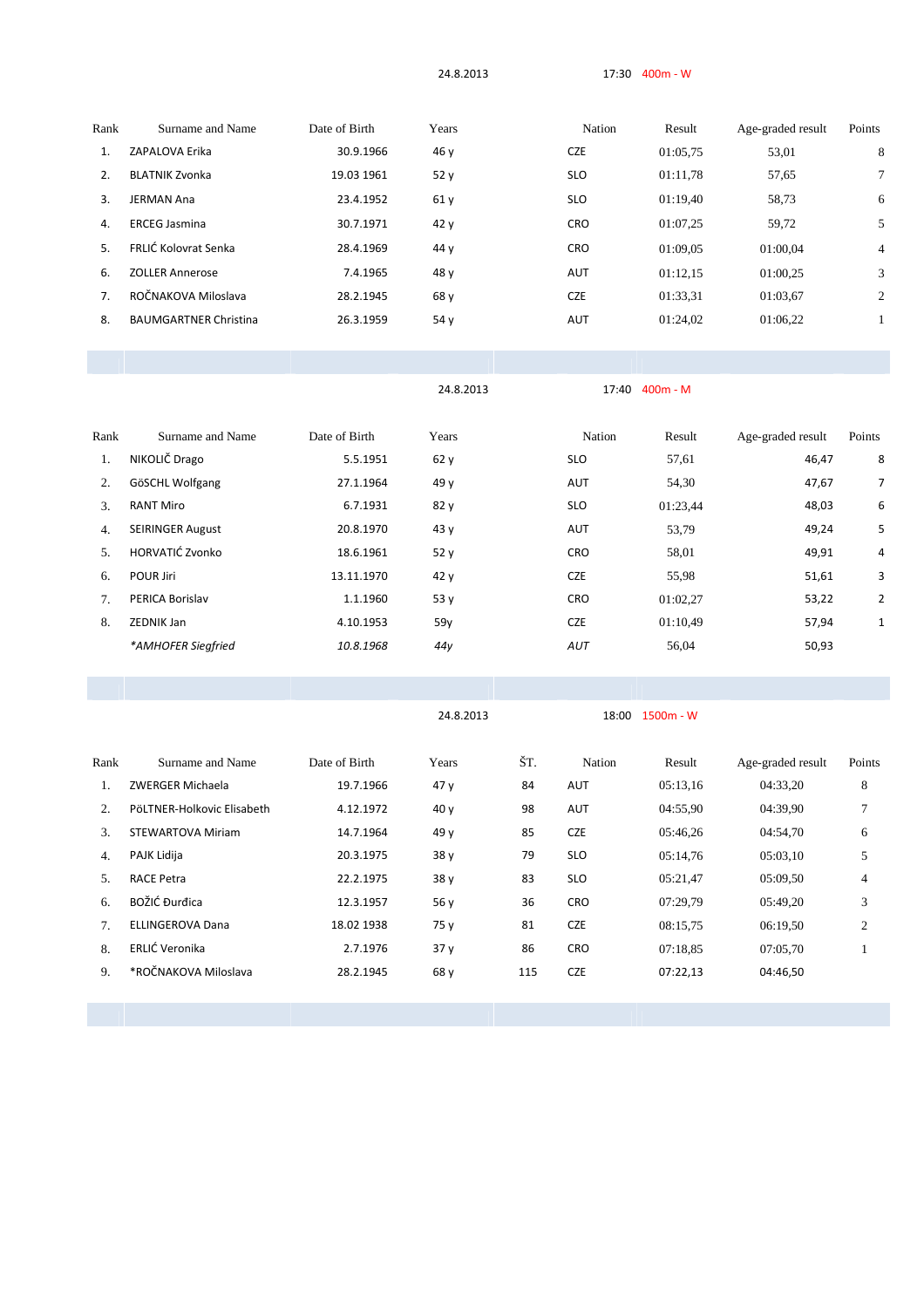24.8.2013 18:00 Discus - M

| Rank | Surname and Name       | Date of Birth | Years | Weight | Nation     | Result | Age-graded result | Points |
|------|------------------------|---------------|-------|--------|------------|--------|-------------------|--------|
| 1.   | LANG Helmut            | 14.8.1940     | 73 y  | 1kg    | AUT        | 40,26  | 62,19             | 8      |
| 2.   | <b>GRYC Miloš</b>      | 7.5.1949      | 64 y  | 1kg    | <b>CZE</b> | 47,22  | 57,77             | $\tau$ |
| 3.   | MIJAČ Miče             | 10.8.1948     | 65y   | 1kg    | <b>SLO</b> | 41,69  | 52,17             | 6      |
| 4.   | STANIČ Janče           | 19.5.1940     | 73 y  | 1kg    | <b>SLO</b> | 31,4   | 48,07             | 5      |
| 5.   | <b>SECHSER Herbert</b> | 6.3.1941      | 72 y  | 1kg    | AUT        | 32,06  | 47,75             | 4      |
| 6.   | <b>VRABEL Jiri</b>     | 7.9.1964      | 48 y  | 1kg    | <b>CZE</b> | 42,73  | 47,55             | 3      |
| 7.   | <b>LUDVIG Damir</b>    | 9.1.1961      | 52 y  | 1,5kg  | CRO        | 40,34  | 41,84             | 2      |
| 8.   | MATOKOVIĆ Hrvoje       | 21.4.1973     | 40y   | 2kg    | <b>CRO</b> | 36,90  | 36,90             |        |
| 9.   | *TURK Nikola           | 27.3.1929     | 84y   | 0,75kg | <b>CRO</b> | 17,72  | 39,17             |        |
| 10.  | *VALENT Gejza          | 3.10.1953     | 59y   | 2kg    | <b>CZE</b> | 35,84  | 43,64             |        |
| 11.  | *RECHKA Bedrich        | 16.12.1950    | 62 y  | 1kg    | CZE        | 41,79  | 48,94             |        |
| 12.  | *STAMPFL Engelbert     | 28.12.1959    | 53 y  | 1,5kg  | AUT        | 48,54  | 51,30             |        |
|      |                        |               |       |        |            |        |                   |        |
|      |                        |               |       |        |            |        |                   |        |

Rank Surname and Name Date of Birth Years Weight Nation Result Age-graded result Points 1. KLIMEŠOVA Jarmila 5.11.1947 65 y 400g CZE 33,30 65,13 8 2. SPOTAKOVA Ludmila 4.9.1950 62 y 400g CZE 26,13 47,66 7 3. SCHADEN Renate 17.2.1939 74 y 400g AUT 17,96 44,82 6 4. AIGNER-Gillisen Melitta 5.12.1961 51 y 500g AUT 31,11 43,46 5 5. MILIVOJEVIĆ BOGATEC Melita  $20.5.1946$  67 y  $400g$  CRO  $16,07$   $33,02$  4 6. KOROŠAK Hedvika 24.5.1970 43 y 600g SLO 27,14 32,01 3 7. PUHAR Mira 17.5.1938 75 y 400g SLO 10,78 27,76 2 8. SRAGA Ivana 30.9.1966 46 y 600g CRO 18,82 24,06 1

24.8.2013 18:00 Javelin - W

|      |                              |               |           |            | Triple jump - |                   |        |
|------|------------------------------|---------------|-----------|------------|---------------|-------------------|--------|
|      |                              |               | 24.8.2013 | 18:00 W    |               |                   |        |
|      |                              |               |           |            |               |                   |        |
| Rank | Surname and Name             | Date of Birth | Years     | Nation     | Result        | Age-graded result | Points |
| 1.   | MRČIČ Ana                    | 26.10.1967    | 45y       | <b>CRO</b> | 10,62         | 12,85             | 8      |
| 2.   | VANEČKOVA Jaroslava          | 8.6.1977      | 36y       | <b>CZE</b> | 11,46         | 12,42             | 7      |
| 3.   | <b>WLADIKA Jaqueline</b>     | 5.9.1944      | 68 y      | AUT        | 654           | 11,25             | 6      |
| 4.   | <b>DVORAKOVA Dana</b>        | 1.10.1971     | 41y       | <b>CZE</b> | 937           | 10,78             | 5      |
| 5.   | <b>BAUMGARTNER Christine</b> | 26.3.1959     | 54y       | AUT        | 764           | 10,45             | 4      |
| 6.   | PEČEK Ana                    | 13.3.1968     | 45y       | <b>SLO</b> | 859           | 10,39             | 3      |
| 7.   | <b>JERMAN Ana</b>            | 1952          | 61y       | <b>SLO</b> | 668           | 10,18             | 2      |
| 8.   | ŠORGIĆ Božica                | 27.12.1970    | 42 y      | <b>CRO</b> | 839           | 9,77              |        |
|      |                              |               |           |            |               |                   |        |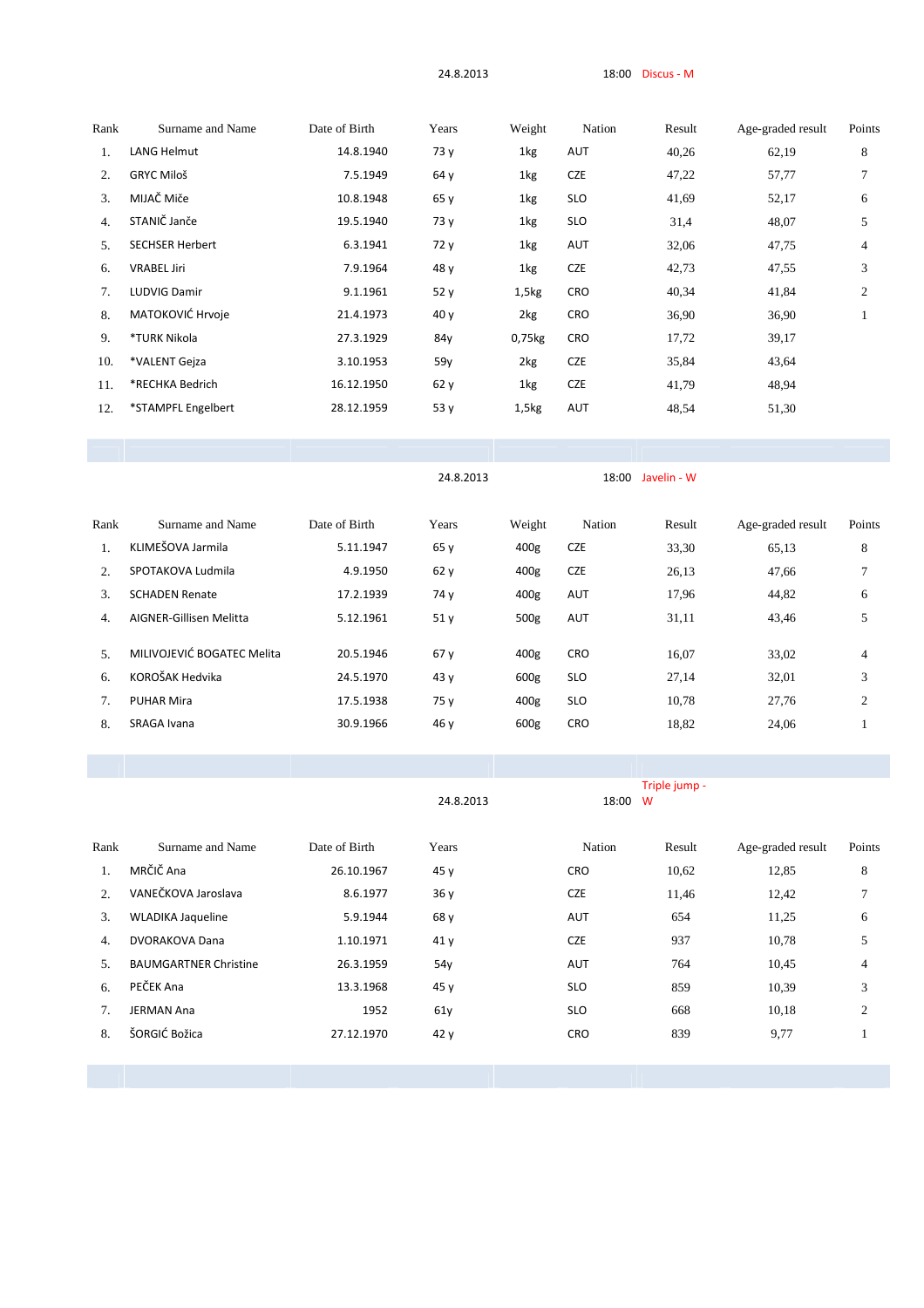24.8.2013 18:00 High jump - M

| Rank | Surname and Name       | Date of Birth | Years | Nation     | Result | Age-graded result | Points |
|------|------------------------|---------------|-------|------------|--------|-------------------|--------|
| 1.   | PREZELJ Dušan          | 4.2.1949      | 64 y  | <b>SLO</b> | 162    | 234               | 8      |
| 2.   | <b>MOLIK Valter</b>    | 31.1.1940     | 73 y  | <b>SLO</b> | 142    | 231               |        |
| 3.   | <b>MIEKAUTSCH Hans</b> | 27.12.1937    | 75 y  | AUT        | 134    | 225               | 6      |
| 4.   | <b>STRNAD Ivo</b>      | 31.3.1951     | 62y   | <b>CZE</b> | 158    | 222               | 5      |
| 5.   | <b>GASPER Gunter</b>   | 15.12.1966    | 46 y  | <b>AUT</b> | 188    | 221               | 4      |
| 6.   | <b>LORENC Jaroslav</b> | 22.9.1953     | 59 y  | <b>CZE</b> | 162    | 220               | 3      |
| 7.   | <b>JUNGER Vladimir</b> | 23.12.1950    | 62y   | <b>CRO</b> | 138    | 194               | 2      |
| 8.   | ŠTEFAN Robert          | 11.7.1960     | 53y   | <b>CRO</b> | 150    | 190               |        |
| 9.   | *MATZENER Karel        | 16.3.1929     | 84y   | <b>CZE</b> | 106    | 205               |        |
|      |                        |               |       |            |        |                   |        |

24.8.2013 18:00 Weith throw - W

| Rank | Surname and Name           | Date of Birth | Years | Weight | Nation     | Result | Age-graded result | Points         |
|------|----------------------------|---------------|-------|--------|------------|--------|-------------------|----------------|
|      |                            |               |       |        |            |        |                   |                |
| 1.   | ADLEROVA Alexandra         | 20.9.1956     | 56 y  |        | <b>CZE</b> | 11,89  | 16,49             | 8              |
| 2.   | <b>HELFENBEIN Monika</b>   | 18.9.1941     | 71 y  |        | <b>AUT</b> | 9,53   | 16,00             | $\overline{7}$ |
| 3.   | <b>EHN Gabi</b>            | 15.1.1958     | 55 y  |        | <b>AUT</b> | 11,36  | 15,45             | 6              |
| 4.   | PETERKOVA Milada           | 18.6.1948     | 65 y  |        | <b>CZE</b> | 8,90   | 12,73             | 5              |
| 5.   | KREBELJ Sabina             | 7.12.1976     | 36y   |        | <b>SLO</b> | 9,80   | 12,73             | 4              |
|      |                            |               |       |        |            |        |                   |                |
| 6.   | MILIVOJEVIĆ BOGATEC Melita | 20.5.1946     | 67y   |        | <b>CRO</b> | 8,27   | 12,45             | 3              |
| 7.   | <b>DEVETAK Tatjana</b>     | 28.9.1950     | 62y   |        | <b>SLO</b> | 8,20   | 10,93             | $\overline{2}$ |
| 8.   | VUKUŠIČ DEVALD Marina      | 5.1.1959      | 54 y  |        | <b>CRO</b> | 7,78   | 10,38             | 1              |
|      |                            |               |       |        |            |        |                   |                |

24.8.2013 18:15 1500m - M

| Rank | Surname and Name       | Date of Birth | Years           | ŠT. | Nation     | Result   | Age-graded result | Points         |
|------|------------------------|---------------|-----------------|-----|------------|----------|-------------------|----------------|
|      | <b>EGGER Alois</b>     | 26.4.1956     | 57y             | 436 | <b>AUT</b> | 04:44.52 | 03:37.80          | 8              |
| 2.   | <b>KREMPL Marjan</b>   | 16.1.1955     | 58 y            | 422 | <b>SLO</b> | 04:53,50 | 03:41.60          |                |
| 3.   | <b>KRSEK Miroslav</b>  | 24.8.1949     | 64 y            | 412 | <b>CZE</b> | 05:21.37 | 03:42,00          | 6              |
| 4.   | VRANEŠA Vladimir       | 11.1.1949     | 64 y            | 415 | <b>CRO</b> | 05:30.74 | 03:48.50          | 5              |
| 5.   | <b>MOTALEK Petr</b>    | 1.1.1961      | 52y             | 414 | <b>CZE</b> | 04:40.73 | 03:49.90          | 4              |
| б.   | ČESNIK Valentin        | 5.2.1968      | 45 y            | 104 | <b>SLO</b> | 04:37.64 | 04:08.10          | 3              |
|      | <b>HOLKOVIC Gerald</b> | 9.11.1963     | 49 <sub>V</sub> | 413 | <b>AUT</b> | 04:51.97 | 04:08.50          | $\overline{2}$ |
| 8.   | HORVATIČ Zvonko        | 18.6.1961     | 52y             | 116 | <b>CRO</b> | 05:53,41 | 04:49.40          |                |
| 9.   | *KOMEL Branimir        | 6.4.1962      | 51 <sub>v</sub> | 333 | <b>SLO</b> | 04:42.56 | 03:54.40          |                |